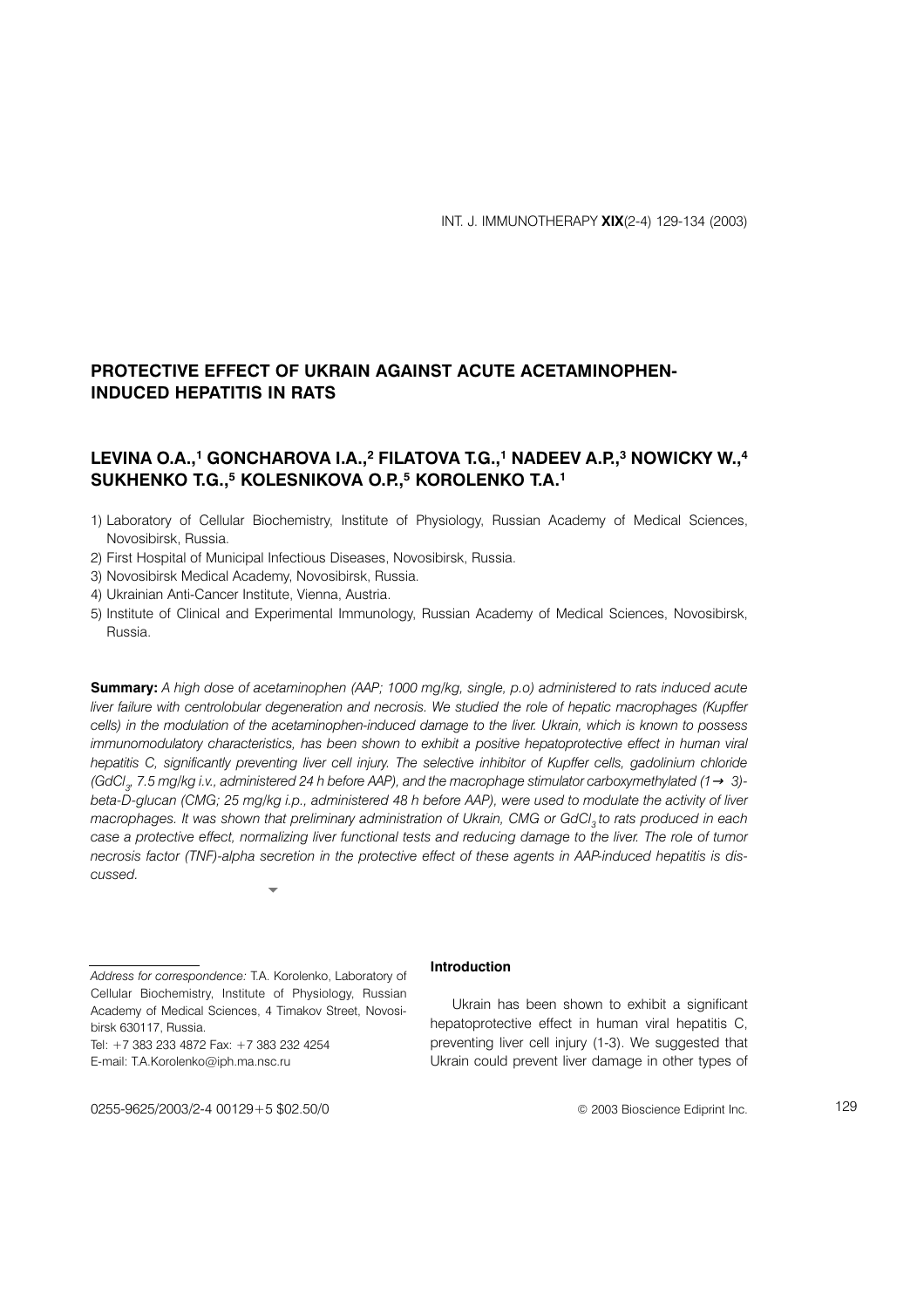hepatitis, in particular those induced by drugs that have side effects on liver structure and function.

Acetaminophen (AAP) is a well known medical drug, widely used in the therapy of numerous inflammatory diseases (4-6). It has been shown that high doses of AAP can induce toxic hepatitis and liver failure in humans and experimental animals, accompanied by the development of centrolobular necrosis (6-8). It has been suggested that AAP toxicity is the result of the interaction of its metabolite N-acetyl-pbenzoquinone with liver proteins and of the depletion of glutathione in liver cells (8). In this study, we tested the hypothesis that the functional activity of liver nonparenchymal cells (macrophages, endothelial cells) can play an important role in the development of toxic hepatitis induced by high doses of AAP (4, 7, 9-11).

### **Materials and methods**

Study design. Male Wistar rats weighing 200-250 g (Institute of Cytology and Genetics, Russian Academy of Sciences, Novosibirsk, Russia) were used. Rats were pretreated with Ukrain (Nowicky Pharma, Austria) at a dose of 2 mg/kg i.v. administered 48 h before administration of AAP. As positive and negative controls of macrophage stimulation, water-soluble carboxymethvlated (13)-beta-D-glucan (CMG; Institute of Chemistry, Slovak Academy of Sciences, Bratislava, Slovakia) at a dose of 25 mg/kg i.p. 48 h before administration of AAP, and a macrophage activity suppressing agent, gadolinium chloride (GdCl<sub>3</sub>; kind gift of Prof. Hardonk, Department of Pharmacokinetics and Drug Delivery, University of Groningen, The Netherlands) at a dose of 7.5 mg/kg i.v. 24 h before administration of AAP, were used.

As control, intact rats were used (group 1). Toxic hepatitis was induced by AAP (ICN Biomedicals, Irvine, CA, USA) administered to the rats in a single dose of 1,000 mg/kg p.o. (7); animals were sacrificed 24 h after AAP administration (group 2). Ukrain was injected at a dose of 2 mg/kg i.v. to intact rats (group 3), or 48 h prior to administration of AAP (group 6). CMG was administered at a dose of 25 mg/kg i.p. to intact rats (group 4), or 48 h prior to administration of AAP (group 7); GdCl<sub>3</sub> was administered in the tail vein at a dose of 7.5 mg/kg to intact rats (group 5), or 24 h prior to administration of AAP (group 8).

Liver functional tests. Functional assays of serum transaminase activity (alanine transaminase [ALT], aspartate transaminase [AST]) were carried out using a Cobas Mira biochemical analyzer (Cobas Mira La Roche Diagnostic System, Basel, Switzerland) and Biocon Diagnostik kits (Biocon Diagnostik GmbH, Vöhl-Marienhagen, Germany). The activity of enzymes was expressed in U/L.

TNF-alpha. TNF-alpha level was measured in the supernatant of peritoneal macrophages by the biological method according to Flick (12), using the TNF-alpha sensitive cell line L-929 purchased from the Russian Ministry of Public Health State Research Center for Virology and Biotechnology 'Vector' (Koltsovo, Russia). For the standard curve, murine recombinant TNFalpha was used, the results being expressed in pg/ml.

Light microscopy study of the liver. For the preparation of histological samples. livers were removed and fixed in 10% buffered formalin (ALTEY Laboratory. Moscow. Russia) and paraffin-embedded sections were stained with hematoxylin-eosin (ALTEY Laboratory). Statistical analysis of the results was carried out on Statistica for Windows (release 5.1 A. 1984-1996, Tulsa, OK, USA), using Student's t-test; values were considered as significant at  $p < 0.05$ .

#### **Results**

TNF-alpha production by isolated peritoneal macrophages. In the first series of experiments it was re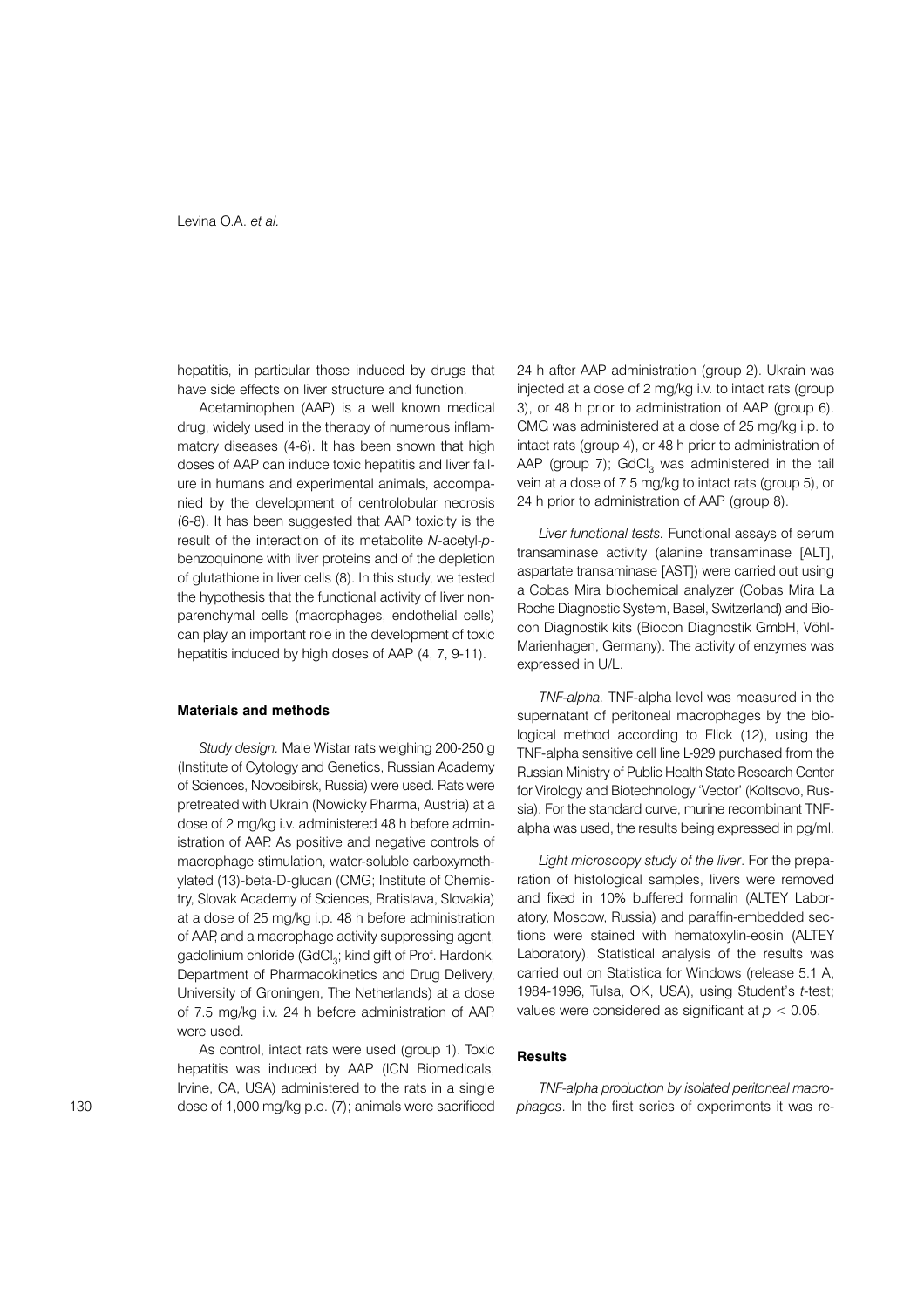vealed that CMG (25 mg/kg, single dose) increased TNF-alpha production by isolated peritoneal macrophages. The TNF-alpha level in the macrophage supernatant of intact animals was  $333 \pm 30$  pg/ml. Following CMG administration this increased to 831  $\pm$  80 pg/ml. The value in the positive control group in this part of study after treatment with zymosan (Sigma, St. Louis, MO, USA), a known macrophage stimulator, at a dose of 100 mg/kg i.p. 6 h after administration of CMG, was  $1,560 \pm 200$  pg/ml. This showed that CMG-induced macrophage stimulation was followed by increased TNF-alpha production, but the effect was less than that of the macrophage stimulator zymosan.

Liver weight. Liver weight increased in the AAP hepatitis group and in the AAP groups receiving preliminary administration of Ukrain or CMG. There were no changes in spleen weight in any group studied (Table I).

Light microscopic study of the liver. AAP administration to rats was followed by the development of acute toxic hepatitis with centrolobular necroses. Vacuolar dystrophy occurred in some hepatocytes, and proliferation of sinusoidal cells was observed. In

animals with AAP hepatitis, preliminary administration of the immunomodulator Ukrain or the macrophage stimulator CMG prevented the development of centrolobular necrosis and the dystrophy of hepatocytes.

Serum ALT and AST activity. Serum ALT and AST activity was studied in rats with AAP-induced hepatitis and in the groups receiving a combined administration of AAP and the macrophage function modulator. The treatment of the rats with AAP resulted in a 10- to 13-fold increase in serum ALT and AST activity, indicating the development of cytolytic syndrome and damage to liver cells (Table II). The elevation of ALT and AST activity was significantly reduced by pretreatment with Ukrain and CMG (Table II). Administration of Ukrain or CMG alone to intact rats had no effect on serum transaminase activity. Positive, but less significant, effects were observed in rats with AAP hepatitis pretreated with GdCl<sub>2</sub>.

White blood cells. It was shown that AAP decreased the total number of white blood cells compared with the control animals (Table III). CMG administration to intact animals was followed by relative neutropenia and a slight tendency to lymphocytosis.

Table I Effect of Ukrain, carboxymethylated (13)-beta-D-glucan (CMG) and gadolinium chloride (GdCl.) treatment on rat liver and spleen weight during acetaminophen (AAP)-induced hepatitis

| Group | Treatment                 | Liver weight (g) | Relative liver weight (g) | Spleen weight (g) |
|-------|---------------------------|------------------|---------------------------|-------------------|
|       | Control $(n = 8)$         | $8.5 \pm 0.33$   | $3.1 \pm 0.03$            | $1.01 \pm 0.03$   |
| 2     | AAP $(n = 10)$            | $9.9 \pm 0.30*$  | $4.2 \pm 0.18*$           | $0.94 \pm 0.07$   |
| 3     | Ukrain $(n = 5)$          | $8.6 \pm 0.36$   | $3.7 \pm 0.13$            | $1.16 \pm 0.07$   |
| 4     | CMG $(n = 5)$             | $8.5 \pm 0.42$   | $4.5 \pm 0.06*$           | $1.3 \pm 0.12$    |
| 5     | $GdCl2 (n = 5)$           | $8.8 \pm 0.55$   | $3.4 \pm 0.23$            | $1.38 \pm 0.17$   |
| 6     | AAP + Ukrain $(n = 7)$    | $9.9 \pm 0.34*$  | $3.9 \pm 0.37$            | $1.11 \pm 0.07$   |
|       | $AAP + CMG (n = 7)$       | $9.9 \pm 0.15^*$ | $4.34 \pm 0.04$           | $1.15 \pm 0.18$   |
| 8     | $AAP + GdCl2$ ( $n = 8$ ) | $9.5 \pm 0.34*$  | $4.05 \pm 0.11$           | $0.97 \pm 0.09$   |

 $*_p$  < 0.05, compared to control.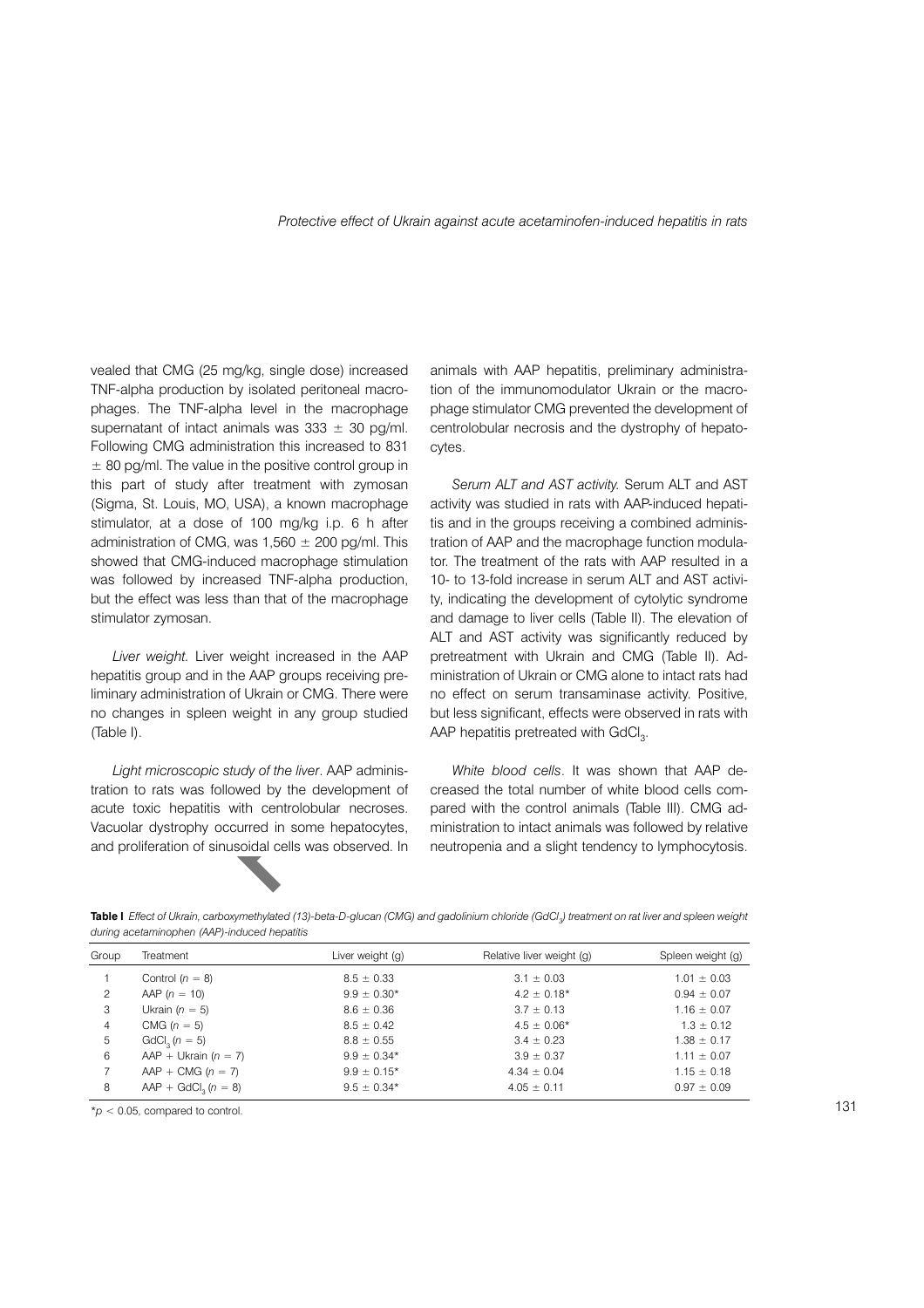Table II Effect of Ukrain, carboxymethylated (13)-beta-D-glucan (CMG) and gadolinium chloride (GdCl.) treatment on the serum alanine transaminase (ALT) and aspartate transaminase (AST) activity of rats with acetaminophen (AAP)-induced hepatitis

| Group | Treatment              | $ALT$ (U/I)        | AST (U/I)           |
|-------|------------------------|--------------------|---------------------|
|       | Control $(n = 8)$      | $104 \pm 6.5$      | $298.6 \pm 28.53$   |
|       | AAP $(n = 10)$         | $1,367 \pm 532*$   | $4,411 \pm 2,100*$  |
| 3     | Ukrain $(n = 5)$       | $108.5 \pm 11.3$   | $264.8 \pm 23.25$   |
| 5     | CMG $(n = 5)$          | $113.3 \pm 10.1$   | $238.3 \pm 12.93$   |
| 4     | $GdCl2 (n = 5)$        | $98.75 \pm 6.24$   | $254.3 \pm 21.63$   |
| 6     | Ukrain + AAP $(n = 7)$ | $217 \pm 18.3*$    | $412 \pm 44.43*$    |
|       | $CMG + AAP(n = 7)$     | $136.2 \pm 7.86*$  | $224.7 \pm 14.12^*$ |
| 8     | $GdCl_2 + AAP (n = 8)$ | $458.5 \pm 141.9*$ | $896.5 \pm 327.9*$  |

 $*$ p < 0.05, compared to control

There was also a tendency to neutropenia in the case of administration of Ukrain to intact rats (Table III). Combined administration of Ukrain and AAP produced no changes in white blood cell count or differential count as compared with intact rats, nor were there any changes in these indexes in the groups receiving CMG with AAP and GdCl<sub>2</sub> with AAP (Table III).

#### **Discussion**

It is known that inflammation is followed by the secretion of primary inflammatory mediators (cytokines), among which the most important are TNFalpha, interleukin (IL)-6 and IL-8 (9, 10, 13). Cytokines induce the neutrophils to release the biologically active substances— $H_2O_2$ , free oxygen radicals and polymorphonuclear cell elastase-with a simultaneous decrease in peroxisomal catalase activity in liver cells (5, 14). This is probably why preliminary application of the known peroxisome activator clofibrate, resulting in a decrease in H<sub>2</sub>O<sub>2</sub> synthesis, considerably reduced toxic damage to the liver by AAP (15).

At 24 h after its administration, AAP administered to rats at a dose of 1,000 mg/kg leads to acute liver failure accompanied by centrolobular degeneration

Table III Effects of gadolinium chloride (GdCl.), carboxymethylated (13)-beta-D-glucan (CMG) and Ukrain on the white blood cell (WBC) and differential count in rats with acetaminophen (AAP)-induced hepatitis

| Group | Treatment                   | WBC (10 <sup>9</sup> /l) | PMN $(%)^*$       | Lymphocytes $(\%)^*$ | Monocytes (%)* |
|-------|-----------------------------|--------------------------|-------------------|----------------------|----------------|
|       | Control $(n = 8)$           | $11.6 \pm 2.46$          | $30.0 \pm 3.72$   | $63.3 \pm 5.06$      | $6.8 \pm 2.49$ |
| 2     | AAP $(n = 10)$              | $6.8 \pm 1.29**$         | $36.8 \pm 2.8$    | $59.17 \pm 2.41$     | $4.0 \pm 0.82$ |
| 3     | GdCl <sub>2</sub> $(n = 5)$ | $8.4 \pm 1.62$           | $26.8 \pm 3.99$   | $66.0 \pm 4.02$      | $7.3 \pm 2.02$ |
| 4     | CMG $(n = 5)$               | $13.6 \pm 0.63$          | $14.5 \pm 1.19**$ | $76.5 \pm 2.65$      | $9.0 \pm 1.63$ |
| 5     | Ukrain ( $n = 5$ )          | $13.7 \pm 3.34$          | $20.8 \pm 4.5$    | $73.5 \pm 6.25$      | $5.8 \pm 1.11$ |
| 6     | $GdCl_2 + AAP$ ( $n = 8$ )  | $10.9 \pm 2.05$          | $29.0 \pm 3.1$    | $65.0 \pm 3.43$      | $6.0 \pm 1.39$ |
|       | $CMG + AAP (n = 7)$         | $10.9 \pm 2.57$          | $21.2 \pm 5.56$   | $72.2 \pm 2.21$      | $6.7 \pm 1.12$ |
| 8     | Ukrain + AAP $(n = 7)$      | $9.1 \pm 1.27$           | $31.6 \pm 4.39$   | 63.1 $\pm$ 4.92      | $5.3 \pm 1.14$ |
|       |                             |                          |                   |                      |                |

PMN: polymorphonuclear leucocyte: \* percent of total leucocytes: \*\* $p < 0.05$ . compared to control.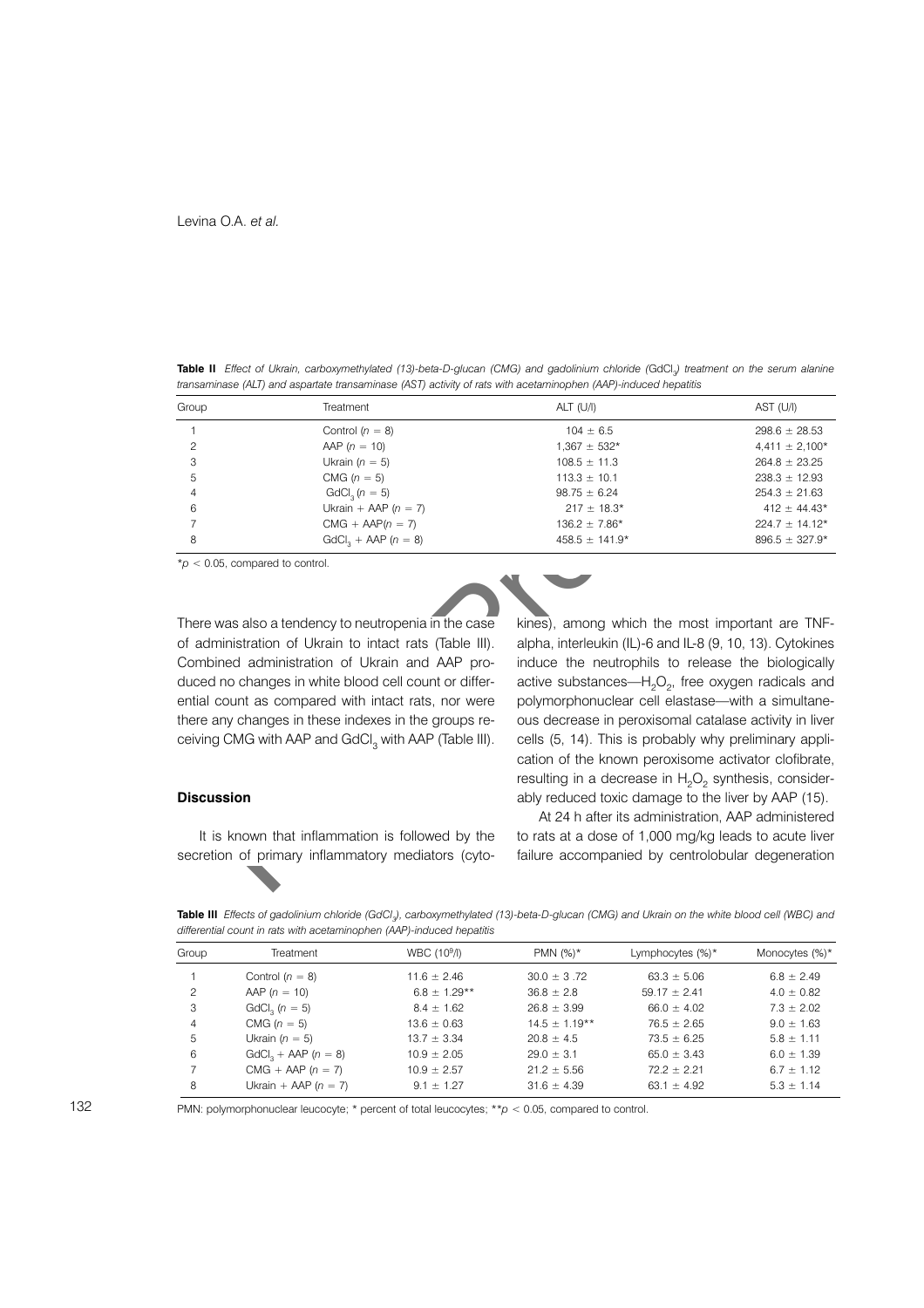and necrosis, with a considerable increase in serum transaminase activity (ALT and AST). The pretreatment of rats with the immunomodulator Ukrain, the macrophage stimulator CMG and the selective inhibitor of liver macrophages GdCl<sub>3</sub>, prevented in each case the development of AAP-induced hepatitis, normalizing functional and structural changes to liver cells. Changes in TNF-alpha secretion by macrophages due to CMG can modify the degree of liver injury caused by hepatotropic agents. Ukrain was shown to exhibit a hepatoprotective effect in experimental hepatitis, and may be useful in the treatment of drugaddictive disorders

We found that in acute toxic hepatitis induced by AAP, Ukrain and CMG each had a protective effect via the stimulation of liver macrophages (with increased TNF-alpha production in isolated macrophages in the case of CMG), while the protective effect of GdCl<sub>2</sub> was via the suppression of liver macrophages. According to previous results, preliminary stimulation of liver macrophages by lipopolysaccharide (LPS) has a protective effect in toxic liver injury (7). A positive effect from macrophage stimulation was also found in models of LPS-induced sepsis and during acute blood loss. It is probable that previously primed macrophages are not able to secrete significant amounts of cytokines, and as a result such macrophages are less involved in the development of toxic liver injury.

The protective effect of Ukrain in experimental AAP hepatitis opens up the possibility of its use in the treatment of hepatitis induced as a side effect by some medical drugs. There is a significant possibility that Ukrain may exhibit a hepatoprotective effect in human viral hepatitis C, especially in cases of drugaddictive disorders (16).

We also observed a protective effect of GdCl<sub>2</sub> against experimental AAP hepatitis, depressing liver macrophages in vivo (17). It is known that GdCl<sub>2</sub> administration to rats decreases secretion of TNF-alpha

and IL-6 by macrophages, reducing their participation in the inflammatory process (6). GdCl<sub>2</sub> both selectively depletes the population of large macrophages in the liver, and decreases nitric oxide production and the formation of peroxide oxidation products (4). It appears that the mechanism of protective action in AAP hepatitis of the various compounds studied is connected with the secretory activity of macrophages and requires further analysis.

### **References**

(1) Boyko V.N., Belskiy S.N. The influence of the novel drug Ukrain on hemo- and immunopoiesis at the time of its maximum radioprotective effect. Drugs Exp. Clin. Res., 24(5/6), 335, 1998.

(2) Voltchek I., Sologub T., Nowicky J.W., et al. Preliminary results of individual therapy of chronic hepatitis C by Ukrain and interferon-alpha. Drugs Exp. Clin. Res., 26(5/6), 261, 2000.

(3) Zhalilo L.L. Susak Y.M., Zemskov S.V., Susak I.A. Influence of Ukrain on the redox processes of hepatocyte. Drugs Exp. Clin. Res., 22(3-5), 189, 1996.

(4) Michael S.L., Pumford N.R., Niesman M.R., Hinson J.A. Pretreatment of mice with macrophage inactivators decreases acetaminophen hepatotoxicity and the formation of reactive oxygen and nitrogen species. Hepatology, 30(1), 186, 1999.

(5) Mirochnichenko O Neisborot-Lefkowitz M Yang C Inouve M. Acetaminophen toxicity. Opposite effects of two forms of glutatione peroxidase, J. Biol. Chem., 274(15), 10349, 1999.

(6) Vengerobskii A.I., Saratikov A.S. The mechanisms of the hepatotoxicity of paracetamol. Farmakol. Toxicol., 54(1), 76, 1991.

(7) Laskin D.L., Gardner C.R., Price V.F., Jollow D.J. Modulation of macrophage functioning abrogates the acute hepatotoxicity of acetaminophen. Hepatology, 21(4), 1045, 1985.

(8) Matthews A.M., Roberts D.W., Hinson J.A., Pumford N.R. Acetaminophen-induced hepatotoxicity. Drug Metab. Dispos., 24(11), 1192, 1996

(9) Ivashkin V.T. Cellular and molecular biology of liver inflammation. Rus. J. Gastroent. Hepat. Coloproct., 14(5), 13, 1998 (in Russian)

(10) Hinson J.A., Michael S.L., Ault S.G., Pumford N.R. Western blot analysis of nitrotyrosine protein addicts in livers of saline-treated and acetaminophen-treated mice. Toxicol. Sci., 53(2), 467, 2000.

(11) Shiratory Y., Hongo S., Hikuba Y., Omata M., et al. Role of macrophages in regeneration of liver. Dig. Dis. Sci., 41(10), 1939, 1996